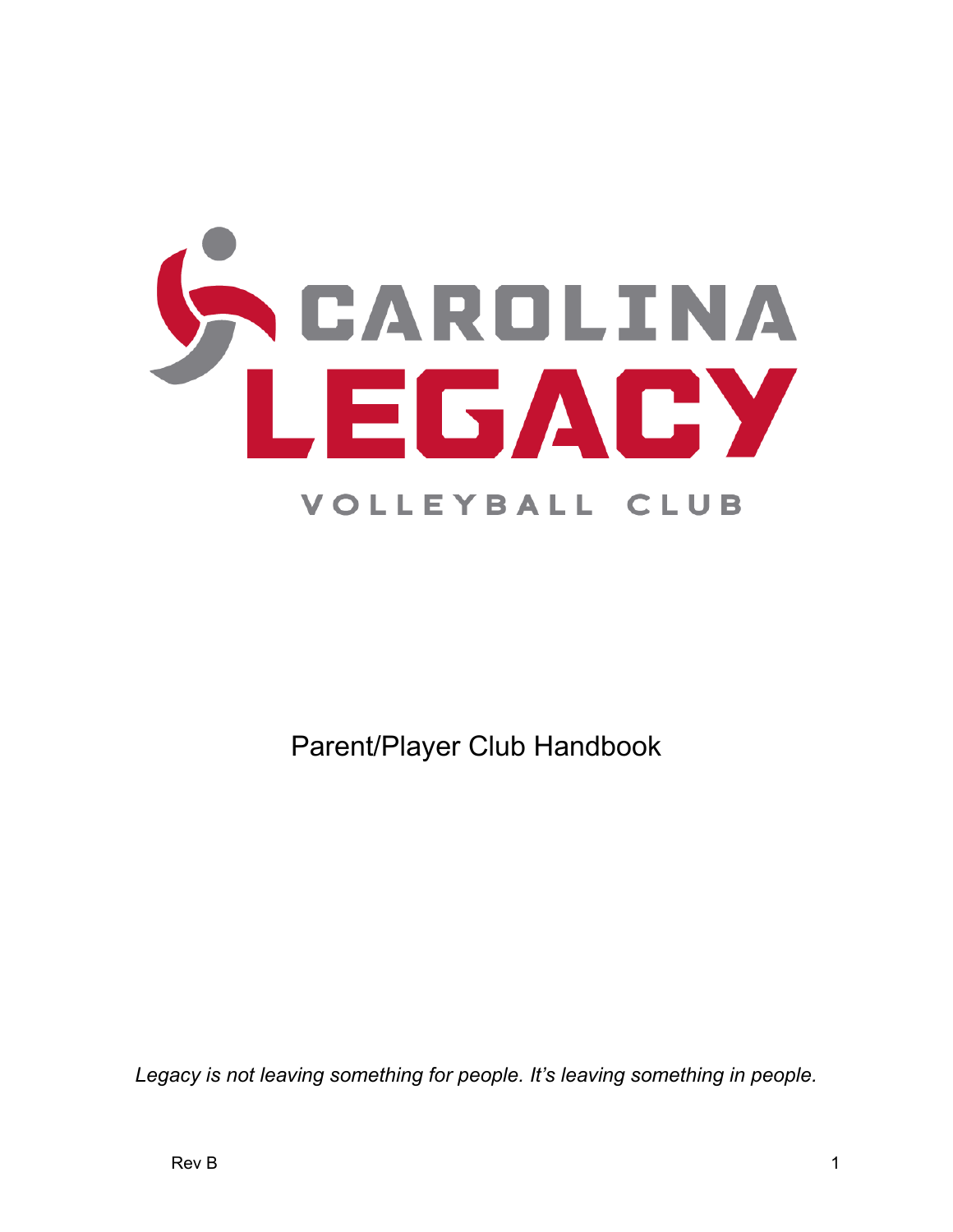#### *~Peter Strople*

## 1. *WELCOME*

Carolina Legacy Volleyball Club (CLVC) welcomes and thanks you for your interest in our organization. We are passionate and committed to the game of volleyball and we are looking forward to helping our players go to the next level.

This handbook outlines the guidelines by which CLVC players, coaches, and parents will operate. It is provided as a resource and reference throughout the volleyball season. Please take the time to carefully read the handbook. Players and parent(s) will be required to sign documents acknowledging that they have read this handbook and agree to abide by the guidelines described herein.

## *2. MISSION STATEMENT*

CLVC is a player-driven club that is committed to building a culture of quality, strength, and family through the game of volleyball. It is with this simple vision that our athletes are empowered with a selfless drive to be their best self on and, more importantly, off the court.

The mission behind our organization is to provide superior fundamental training, individual and team skill development, and growing self-confidence through positive coaching methods. Our goal is to go above and beyond to help our child reach their full athletic and social potential. We strive to have our athletes develop physically and mentally to achieve the highest performance as a volleyball player.

# 3. *COACHING*

Studies have shown that coaches can have a huge impact on athletes' personal lives and goals, and how the athletes perceive themselves and their community. In addition,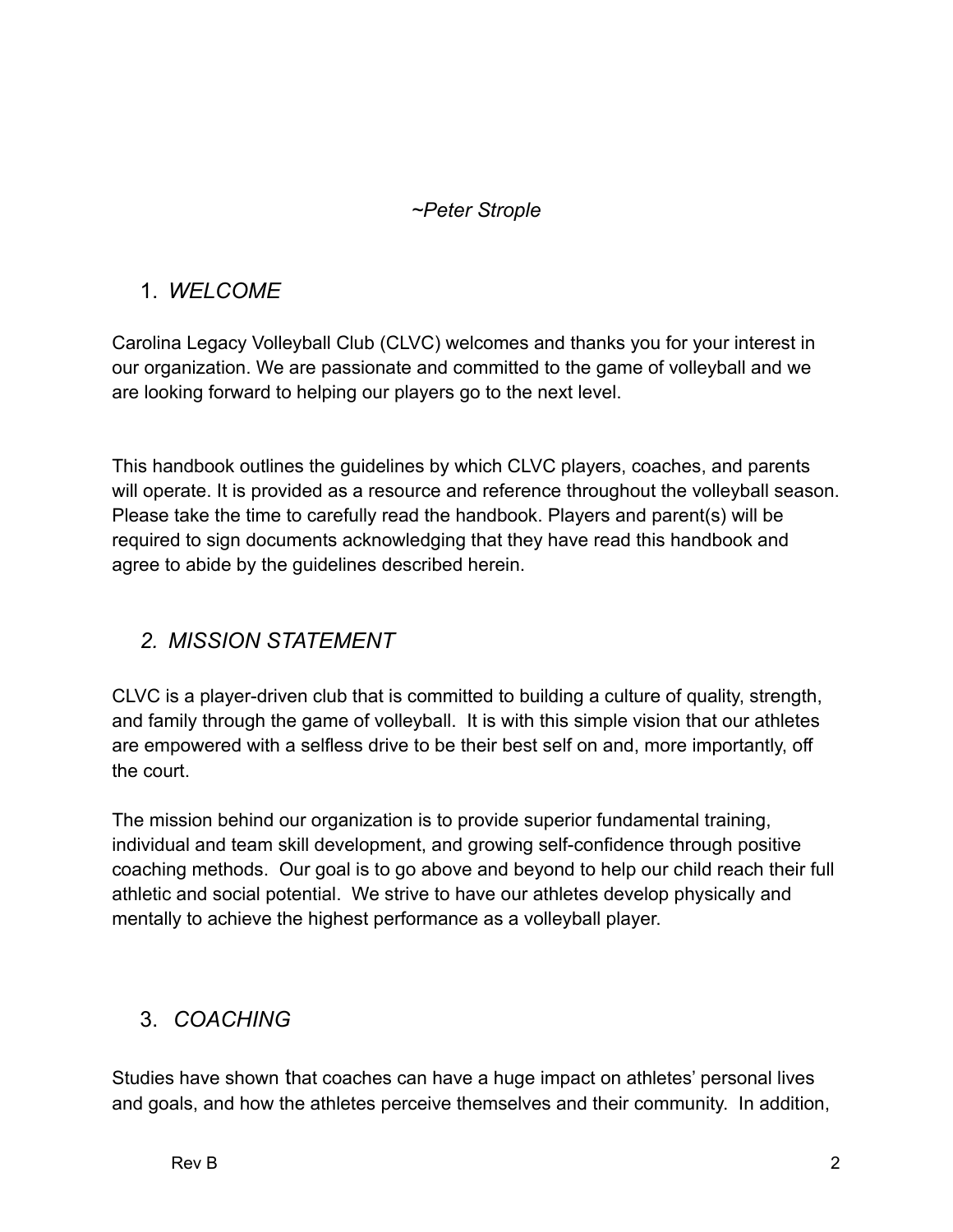individual athletes look to coaches for leadership and encouragement beyond the sports environment, which carries over into the players athletic performance.

Through solid coaching, players have the opportunity to develop physically, socially, and emotionally. In addition, players can discover their hidden talents, gain a better understanding of oneself, and develop a higher level of self-worth and competency. CLVC coaches recognize and accept their roles in the growth and development of the player on and off the court.

#### *3.1 Success vs Winning*

In the profound words of UCLA Gymnastics Coach, Valorie Kondos Field, "Real Success is developing champions in life for the world, win or lose. Coaches, parents and leaders can no longer lead from a place where winning is our only metric of success, where our ego sets center stage, because it's been proven that this process produces broken human beings."

CLVC coaches focus on developing champions in life through the sport of volleyball. The coaches at CLVC focus on training successful players; stressing commitment, determination, and hard work. Studies have shown that focusing on success of the players rather than solely on the outcome of the competition promotes the player's growth and ultimately leads to winning.

There is nothing wrong with the desire to win or winning itself, and CLVC will prepare and train our players to win. However, it will not be our sole focus. In fact, legendary UCLA coach and author John Wooden never discussed winning with his team. He had them focus on individual excellence in their skill and playing together as a team which resulted in a plethora of accomplishments that remain unmatched. One of his famous quotes to his players was, "Success comes from knowing that you did your best to become the best that you are capable of becoming." This will be our main focus for every player here at CLVC.

We equate success as:

```
Potentiality + Preparation + Confidence + Application = Success
```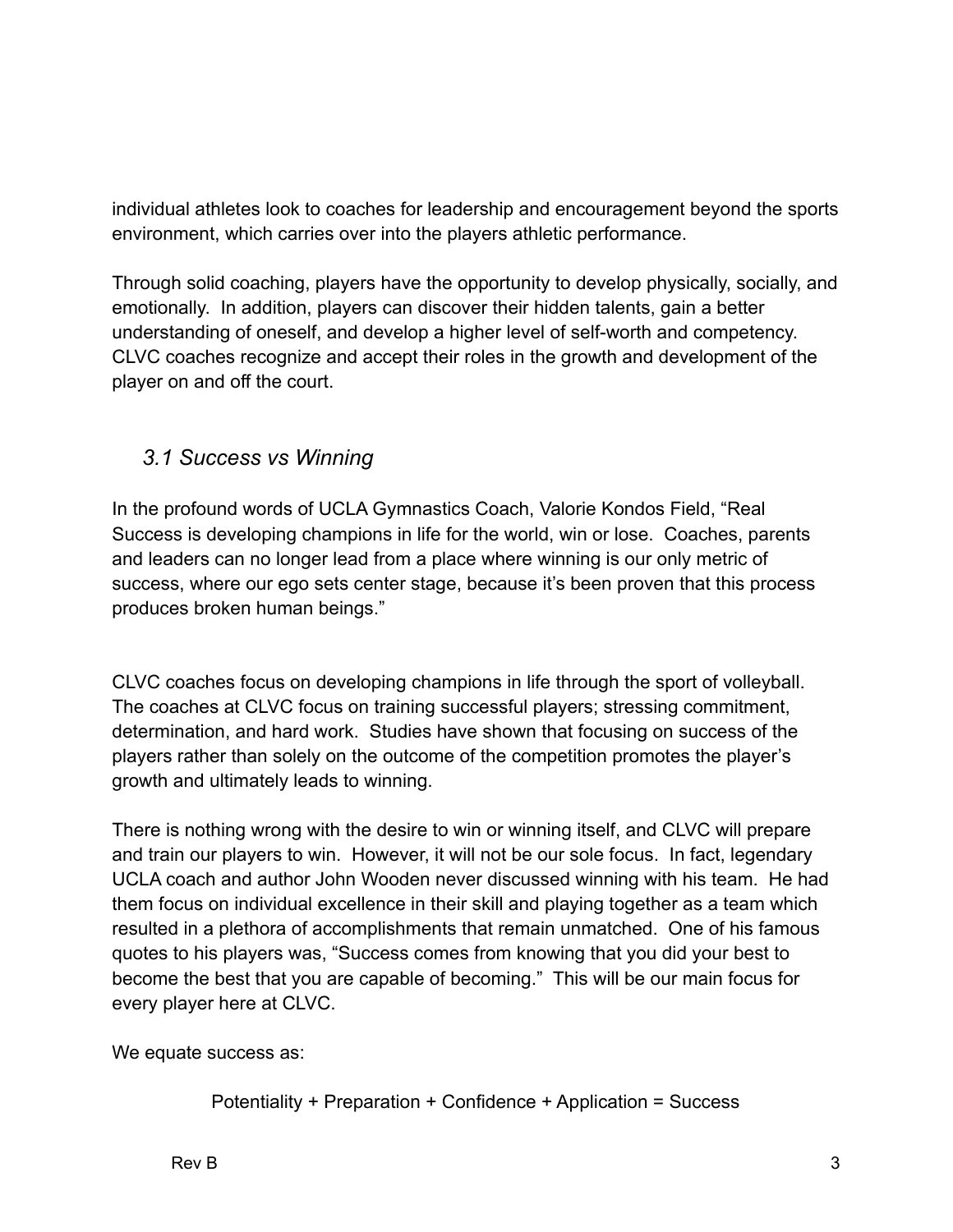Potentiality - is defined as latent qualities or abilities that may be developed and lead to future success or usefulness. At CLVC, we strive to develop and grow the potential in our players and coaches.

"Only he who can see the invisible can do the impossible." ~ Frank L. Gines

Preparation- is defined as the action or process of making ready or being made ready for use or consideration. Studies have shown that investing in disciplined preparation plays an important role in developing a player's potential to thrive. In volleyball, this preparation is called training. Training can properly allow a player to become more skilled, more knowledgeable, more confident, and mentally and physically stronger. While winning is not our primary focus, it is a natural byproduct of disciplined training and preparation. Proper preparation requires disciplined training which can then result in success which can lead to winning. "The key is not the will to win. Everybody has that. It is the will to prepare to win that is important. " ~Bobby Knight

Confidence-is defined as the feeling or belief that one can rely on someone or something; firm trust. CLVC promotes a strong commitment to building a trust among coaches, players, and parents. When the players enter a match, we promote commitment to rusting the skill that the player has as well as trusting the skills their teammates bring to that match. This concept is crucial to the success of the team as well as the volleyball club. "One man can be a crucial ingredient on a team, but one man cannot make a team." ~ Kareem Abdul Jabaar

Application- is defined as the action of putting something into operation; giving effort. Application is something that is trained and can be noticed when the challenges of competition arise. CLVC coaches promote each player to give their best effort in practice and training, to bring positive results at tournaments. " The best competition I have is against myself to become better." ~John Wooden

CLVC coaches are committed to every aspect of this success equation. Our coaches are committed to our players being supported not belittled, coached up and not torn down, and motivated not pressured or bullied. As a club, we will pursue, discover, and enroll talented athletes. We are committed to developing these players through vigorous and demanding training and practices. We foster an environment of greatest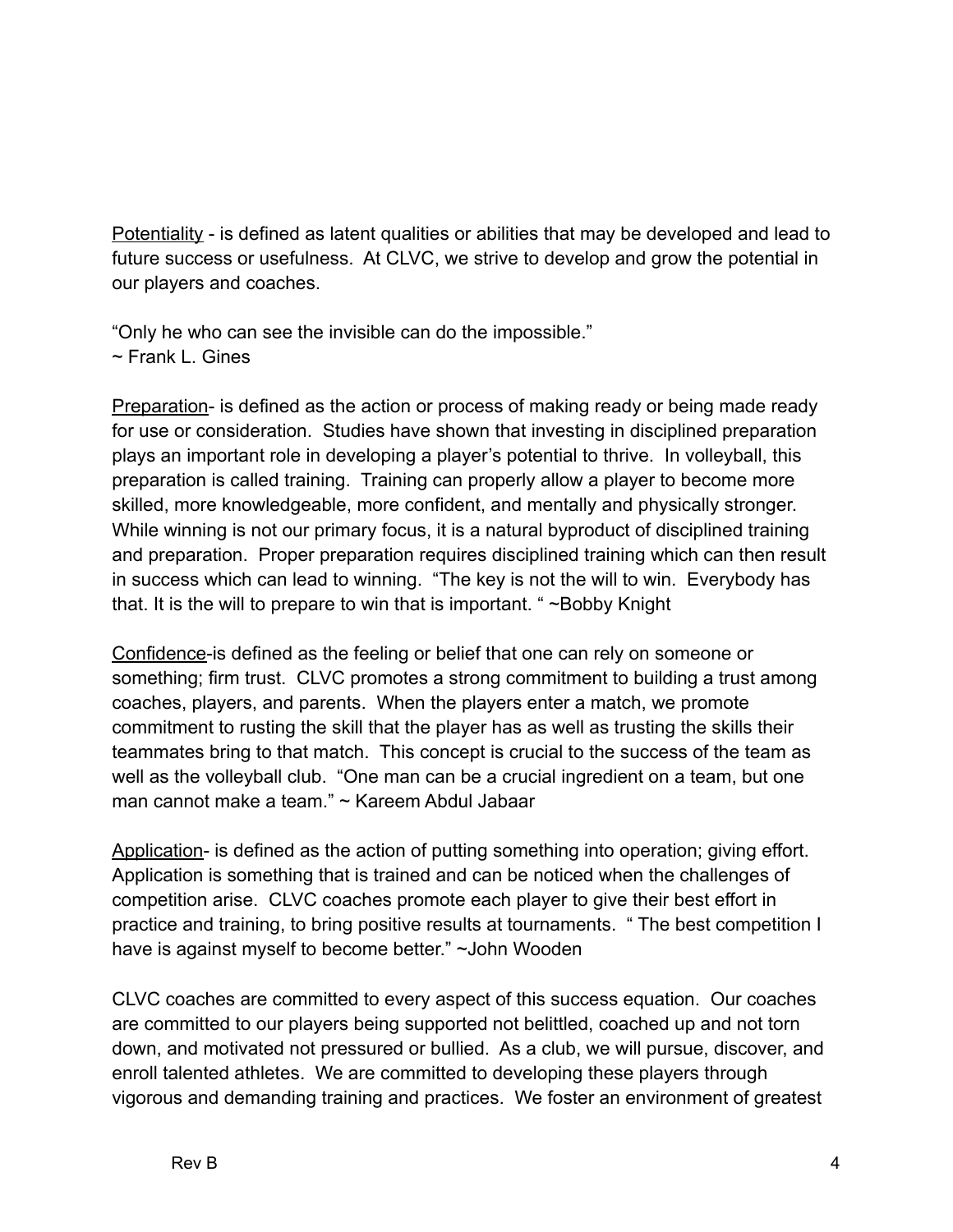successful application, all while establishing confidence that will guide the teams not only through the most rigorous matches, but also retain the athletes for several seasons at CLVC.

We want our athletes to have a competitive spirit when facing any team on the opposite side of the net.

We believe that success is possible at all age and skill levels, although it looks different on the specific player and team. CLVC offers opportunities for all skill levels (beginner, intermediate, advanced) throughout the year in order to provide continuous opportunities for growing each athlete's measure of success.

# *4. CLUB TEAM DIVISIONS*

Teams at CLVC are formed by assessing every athlete that tries out. CLVC offers two (2) levels of teams to be able to accommodate athletes with varying skill levels. The two (2) levels offered are:

#### **● National/Semi-National**

These teams will have the most extensive travel. On average, they will compete in eight (8) multi-day tournaments. The CLVC National teams will compete in three (3) additional tournaments. These teams, on average, will receive two (2) practices. One position specific training and one strength and conditioning training per week. NOTE: FEES DO NOT INCLUDE TRAVEL

AAU National Teams will have tryouts at the end of April for an additional fee of \$500

#### **● Regional Plus**

These teams, on average, will attend six (6) multi day tournaments, two (2) out of state and four (4) local. These teams will receive, on average, two (2) practices per week. An optional clinic is available each week for a small additional fee.

# 5. *CLUB TRYOUTS*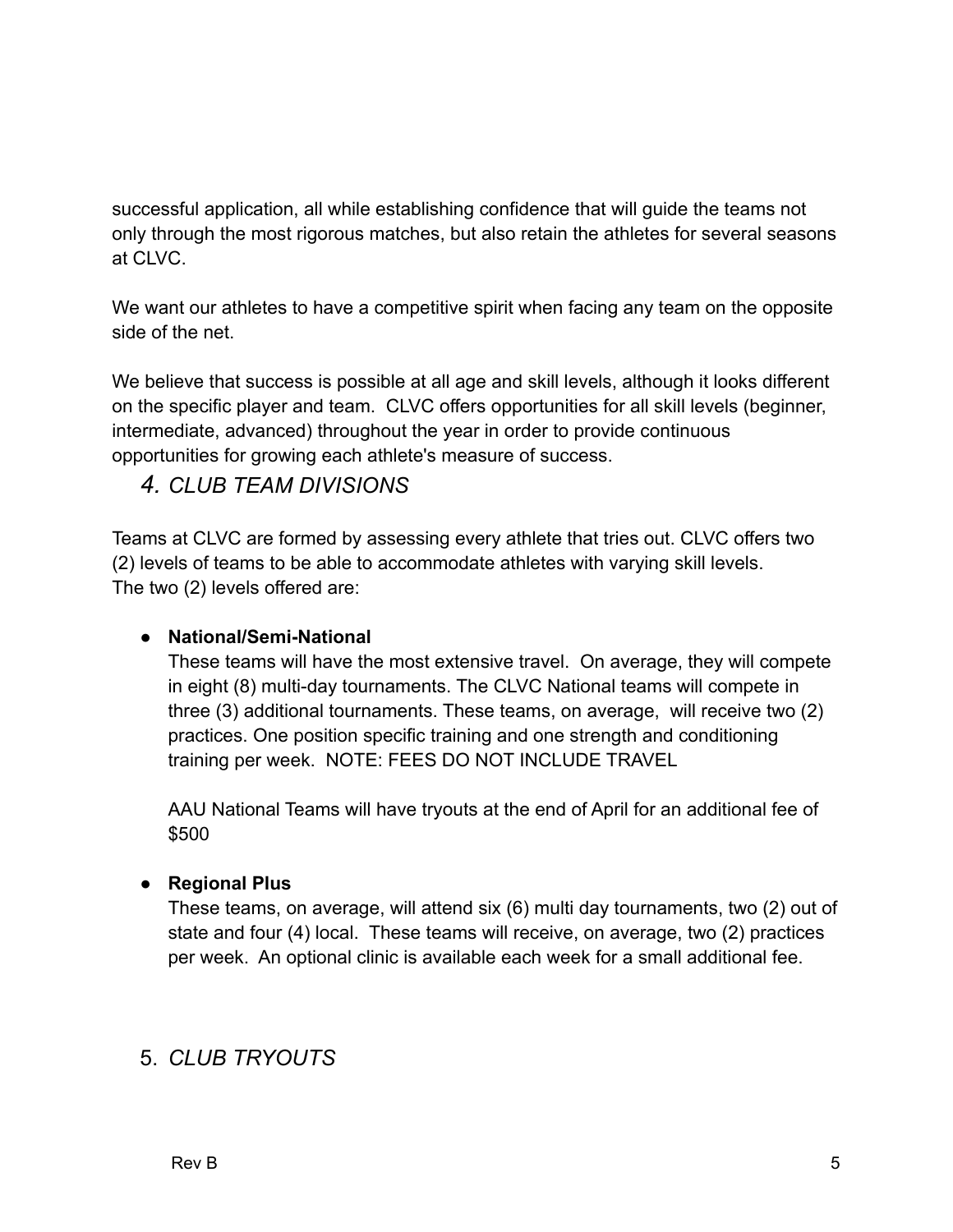The Carolina Region Volleyball Association and USAV determine the tryout period for players based upon their age. When these organizations release tryout dates, CLVC will post tryout dates and information on our website as well as our social media pages. We offer at least two (2) tryout sessions per age division to allow the coaches as much assessment time as possible. Athletes are encouraged to attend both tryout dates; however, CLVC understands that dates and times can conflict with other club tryouts. We ask that you attend as many CLVC tryout sessions as possible to be accurately assessed and evaluated. All of our sessions will be intense and fast paced as to simulate practices for the upcoming club season.

## 5.1 Registration

Registration and payment options for tryouts will be available via the CLVC website. The player must register according to the USAV age definition and limit their tryout to the appropriate age division, unless otherwise informed by the club director prior to a tryout session.

CLVC hosts open play sessions in the weeks leading up to tryouts. Open play is an opportunity for parents and athletes to familiarize themselves with the club and coaches. Attendance in open play is not required, but we encourage athletes to participate as much as possible.

## 5.2 Tryout Process

Each of the tryout sessions adhere to the following process:

- Tryouts will begin promptly at their scheduled start time.
- Tryouts will begin with a brief introduction followed by warm-ups.
- All courts will be staffed with trained coaches running various drills.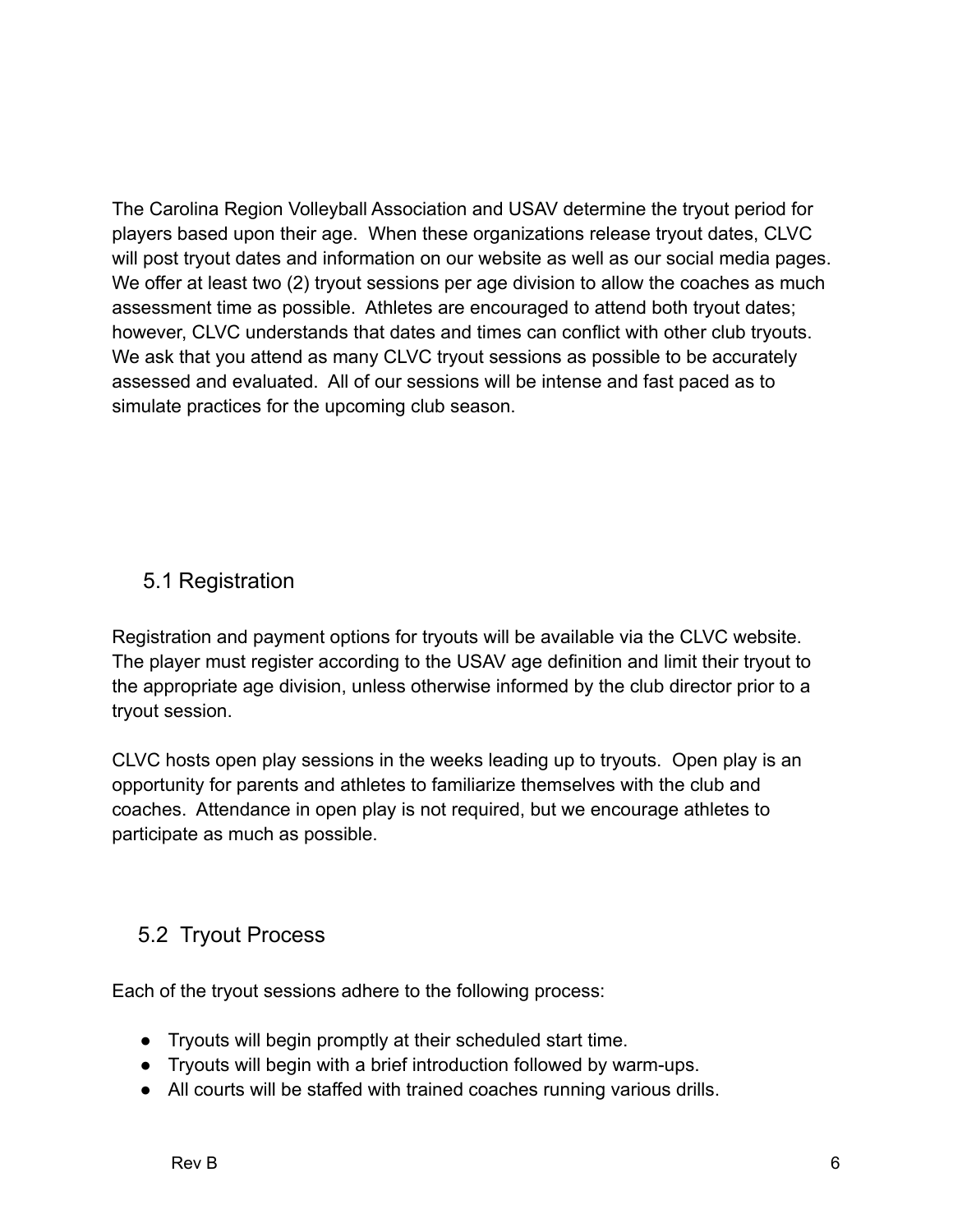● All athletes will be evaluated on various skills during the tryout period, regardless of desired position.

#### 5.3 Athletes

Athletes have the following responsibilities during tryouts:

- Arrive at least fifteen (15) minutes prior to the scheduled tryout time.
- Wear proper apparel for tryouts. (ie. court shoes, knee pads, t-shirts, and spandex/shorts).
- Come ready to compete for a position on a team.
- Come ready to be coached and eager to learn.

## 5.4 Parents

Parents have the following responsibilities regarding tryouts:

- Attend a parents information session meeting which are generally held before or after open play of your athlete's age division. These sessions are intended to answer questions and provide information on the club's teams, coaching staff, fees, and other information for the season.
- Ensure registration has been completed on the CLVC website.
- Ensure your player is prepared with proper attire for tryouts.
- Ensure all tryout fees are paid using a credit card through the CLVC website. If it is not possible to pay by credit card, other arrangements must be approved by the club director prior to an athlete being permitted to participate in tryouts.

#### 5.5 Coaches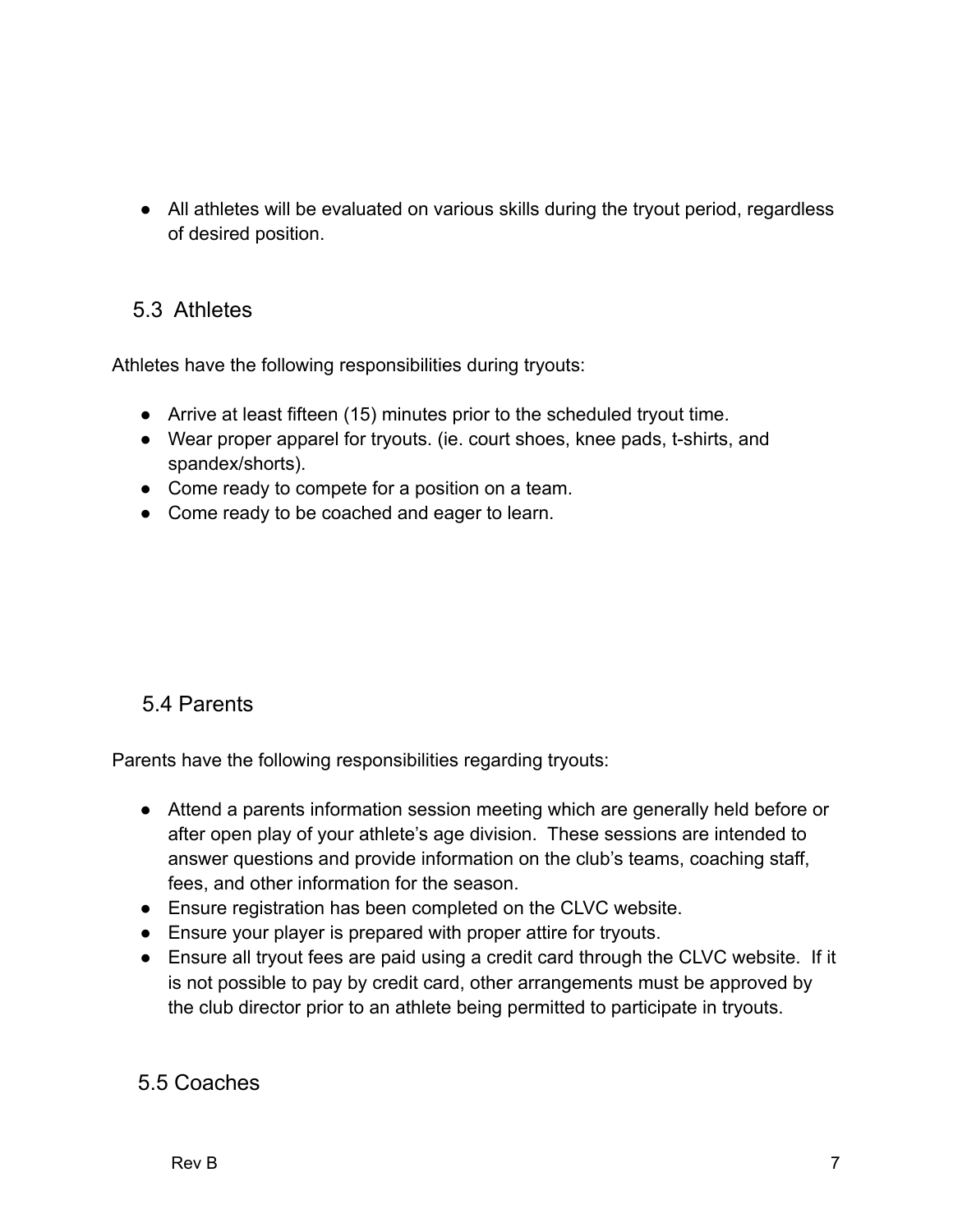- Arrive at least sixty (60) minutes prior to tryouts to consult with the director of coaching on the tryout process and assignment.
- Assist with checking in athletes and assist with the tryout process.
- Director of Player Development will implement a plan that will ensure each athletic candidate gets adequate consideration.
- Keep drills engaging, competitive, and interactive.
- Remain on site after tryouts for a review and discussion with all coaches and the director to discuss athletic candidates.

# 5.6 Team Selection

Athletic Candidates are selected by the head coaches and a panel of coaches who observe the performance of players during tryouts. Some of the factors considered but not limited to are:

- Skill level
- Specific athletic ability to volleyball
- Overall athleticism
- Eagerness to perform
- Competitive attitude
- Social skills with other candidates
- Willingness to be coached
- Work ethic
- Specific needs for a particular team

Athletic candidate(s) should never assume that they will be offered a spot on a given team due to the fact that they played with the club or a particular team the previous club season.

# 5.7 Notification of Offer (Team Assignment)

The director/coaches are allowed to extend offers to athletic candidates as soon as the first tryout session has ended. However, the process can take up to ten (10) days. The team selection can be very tedious and is often difficult for the coaches as well as the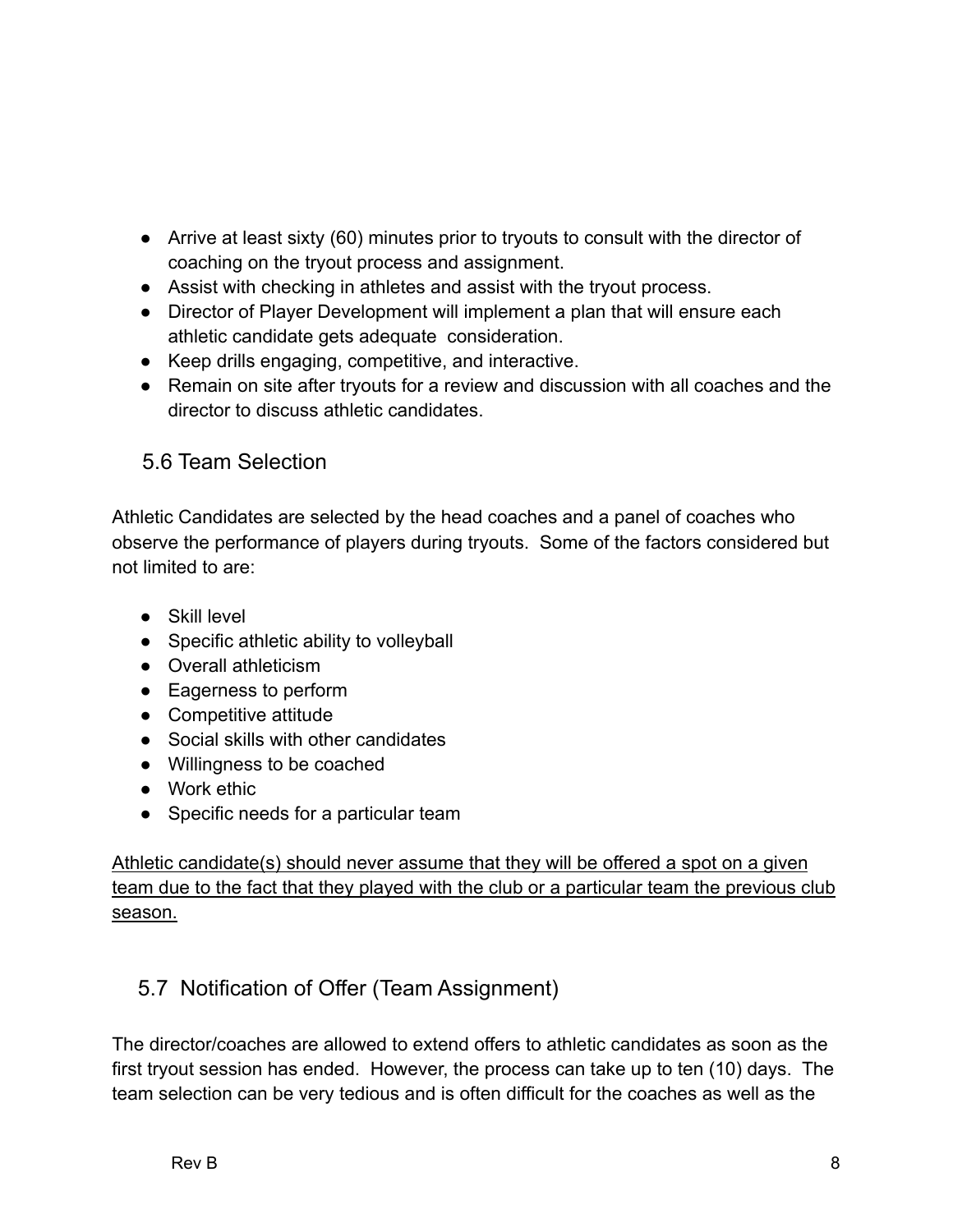athletic candidates. Each candidate who is selected for a team will receive a phone call extending an offer for a specific team ( National/Semi-National, Regional Plus). In addition, the selected candidate will be informed of the potential role that they may fill on the team. However, roles may change as the team/season develops and necessary adjustments will be made accordingly by the coaches. The full roster will not be disclosed to candidates during this notification.

#### 5.8 Acceptance of Offer

Once the parent and the athlete have reached a decision verbally to accept the offer a deposit (TBD amount) will be required in five (5) days. The deposit will be paid through the CLVC website. If you decline an offer , we ask that the athlete notify the club as soon as possible of that decision. CLVC foresees having all their team rosters verbally committed as expeditiously as possible.

According to the USAV National Policy, once the candidate signs the Player's Commitment form, they are no longer eligible to play for another club.

#### *6. SIGNING DAY*

Let the club season begin!

Signing day is the official kickoff of the season and the first time players, parents, and coaches gather as a team. There will be a brief introduction to the club, review of the handbook guidelines and procedures, uniform fittings, team photo and opportunity to meet your new teammates and coach.

Each team will be notified of their specific date and time of signing day kickoff. Attendance is mandatory for players and coaches unless other arrangements are discussed with the club director.

All required paperwork is due at this time (Forms will be forwarded electronically or posted on the website prior to signing day)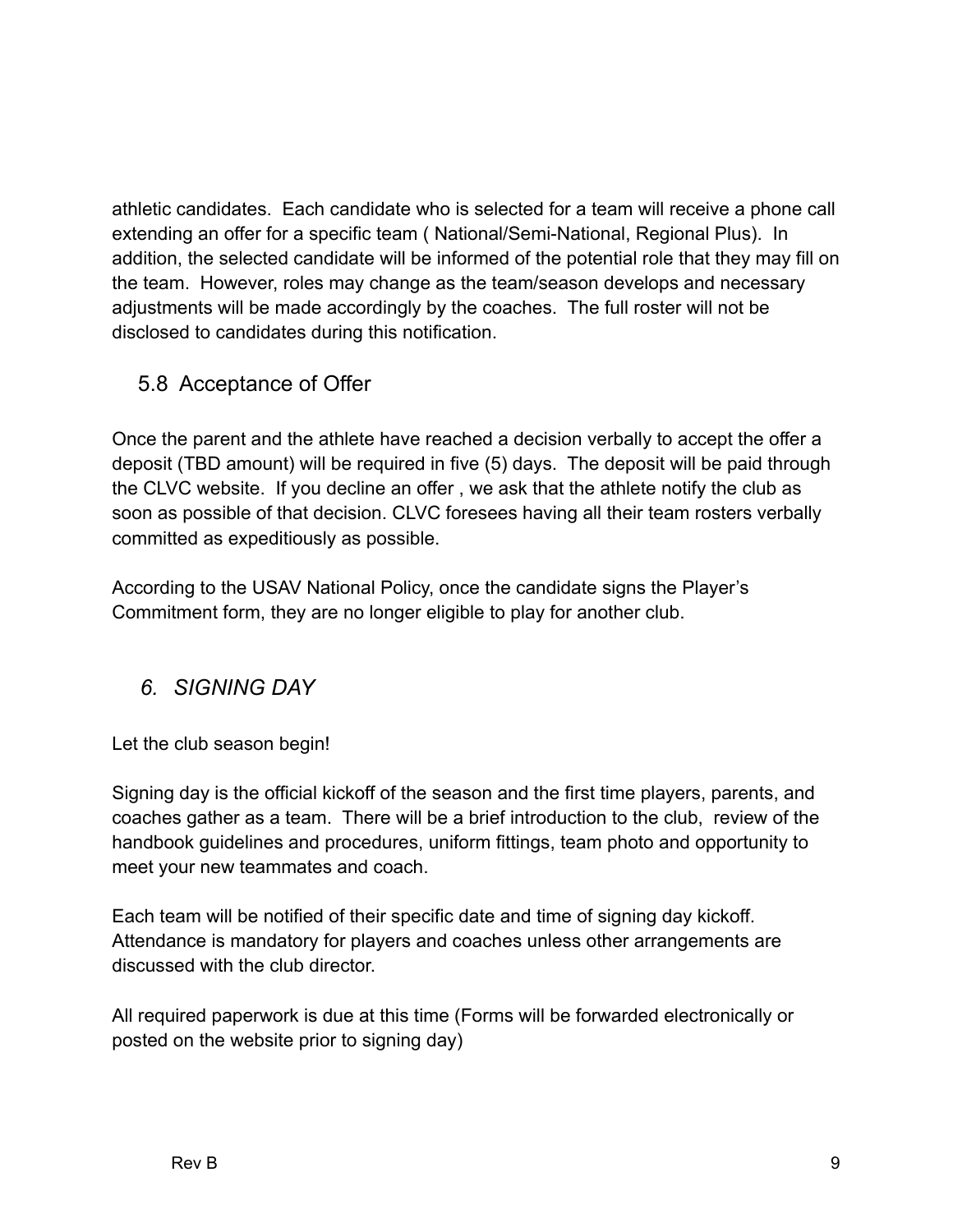# 7. *PAYMENTS AND FEES*

Fees include facility rental, tournament entry fees, coaching stipends, coaches travel costs, miscellaneous administrative fees, equipment costs, marketing materials, first aid kits, and other items necessary for the club to function.

Actual fee amounts and payment schedule will be available on the club's website.

Note: Club fees do NOT include travel expenses or the uniform packages. The uniform package will consist of two (2) jerseys, two (2) pair of spandex, one (1) backpack, one (1) hoodie, one (1) pair of sweatpants and three (3) practice shirts. The jersey design will be carried forward for future CLVC seasons and should only need to be replaced if outgrown, damaged, or if there is a number conflict in a future season.

#### 7.1 Payment Method and Policy

Payments are expected to be made online through the CLVC website via the player's account. It is strongly encouraged that payments are authorized to auto-draft the credit card on file per the team payment schedule. If an alternate payment schedule/plan is needed, it will be signed and agreed upon on an individual case by case basis with the volleyball director prior to signing day.

#### At no time will coaches accept club fee payments.

## 7.2 Late Payment Policy

All players must have a valid credit card on file through their account at the CLVC website. Fees are considered late ten (10) days after the monthly due date and can affect the players ability to participate in team activities, which can include practices and tournaments. The player will NOT be allowed to practice or compete until financial obligation has been fulfilled.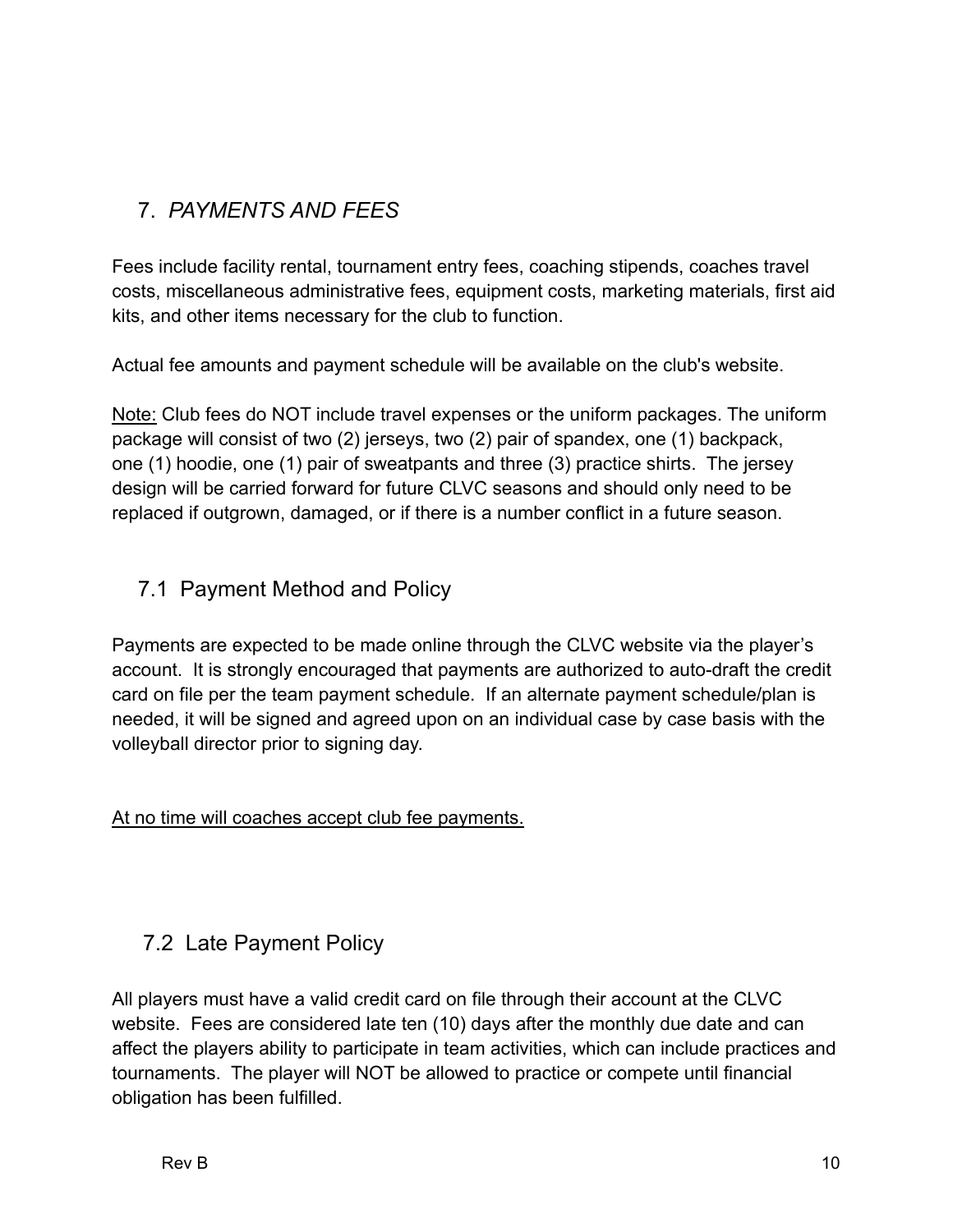# 7.3 Refund Policy

CLVC has a strict no refund policy for players not willing or not able to complete the season after signing day, however, each situation will be reviewed on a case by case basis.

# *8 PRACTICES*

Practice attendance is mandatory for every level team. Whether it is position training, conditioning, scrimmages, or team-specific practices, it is imperative that every player comes prepared to give their very best. It was once said, "hard work beats talent when talent doesn't work hard", just showing up is not enough. All players should be punctual, come with a mindset to work, be a team player, and be coachable.

#### 8.1 Missed practices

If a player cannot attend practice, please notify your couch at least 24 hours before practice. As we know, unexpected situations arise (illness, injury, etc.) which may affect the ability to practice. However, it is very important that all players and parents understand the importance of practices.

It is of vital importance that each player understands that volleyball is a team sport, where the dynamics of the team are extremely important. The team requires an established rotation of position players, each providing an element to the team's overall design. If a player is absent from practice(s)/tournaments, it can discompose the overall planned design for the team.

Missing practice due to an excused absence may result in a change of playing time in a future tournament. Missing practice due to an unexcused absence WILL result in a change of playing time in a future tournament.

#### Excused absence includes:(not limited to)

Illness, injuries, required attendance to official school events, certain family commitments (approved by the director)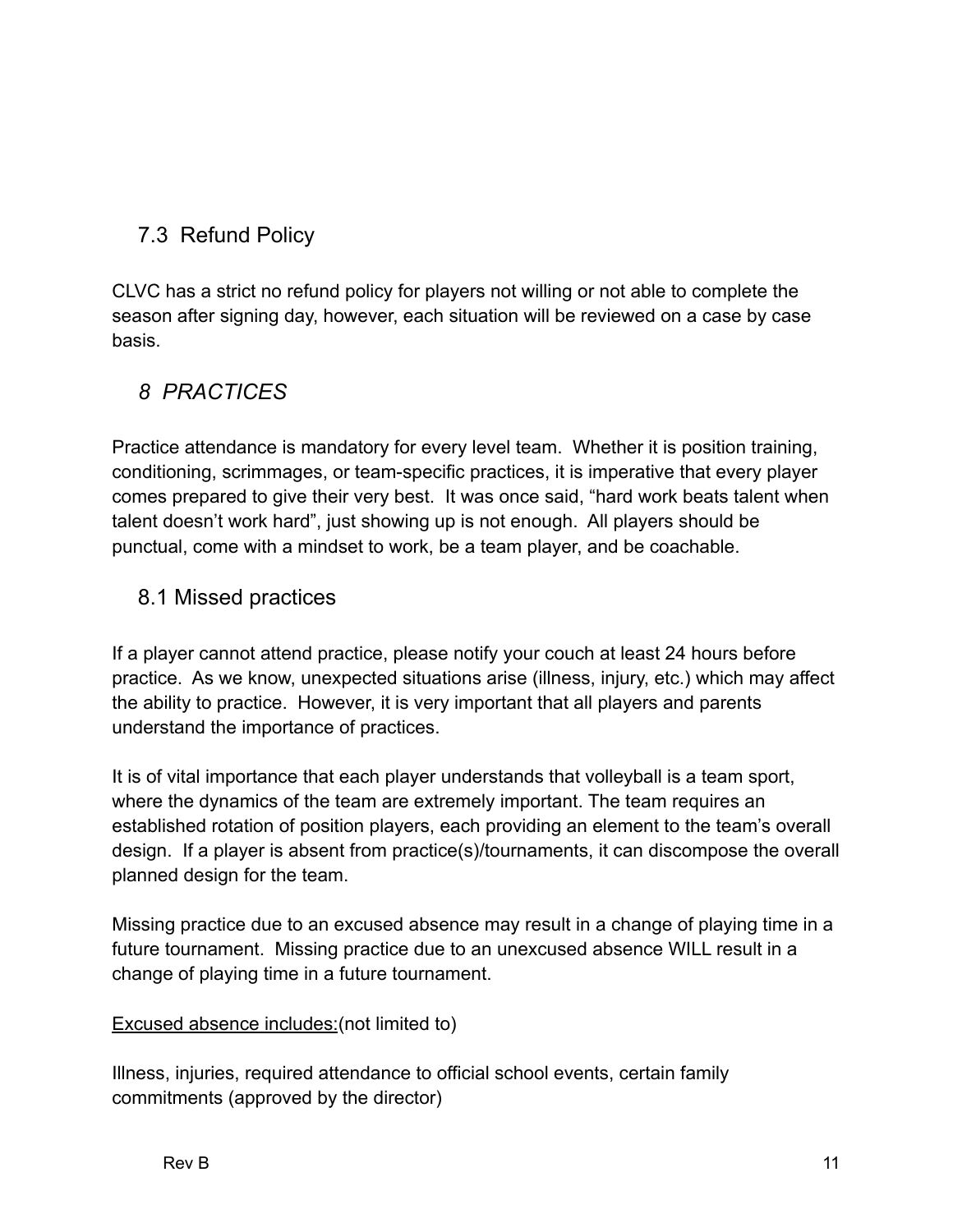Unexcused absence includes: (not limited to)

Forgetting about practice, homework/school projects, preparation for test(s) final, conflict with another sport (unless approved by the director).

It is imperative for all student-athletes to recognize the commitment they have made to the club and their teammates. CLVC values education and believes that all of our athletes are students first. However, it is necessary to implement proper time management skills for academic and athletics.

NO PRACTICES ARE CANCELLED unless authorized by the director.

8.2 Practice Attire

Players are expected to wear proper equipment at every practice; including volleyball shoes, knee pads, and CLVC t-shirts. Coaches will assign practice t-shirt colors to be worn by their team for each practice. Failure to wear the proper shirt may result in disciplinary action by the coach.

## 9. *TOURNAMENTS*

The tournament season typically runs from January to April depending on team level. Practices typically begin in November and the first tournament is typically held at the beginning of January. Schedules are available on their team manager application. Players are expected to commit to attending ALL scheduled tournaments. Excusals/absences from tournaments will be addressed on an individual case by case basis.

Multi-day tournaments outside of North Carolina require overnight accommodations. Parents are responsible for their player(s) transportation to these tournaments. If a tournament requires a player to be absent from school, the coach will give ample notice to allow the player to make necessary arrangements. If necessary, an official club absence letter can be provided for the player's school.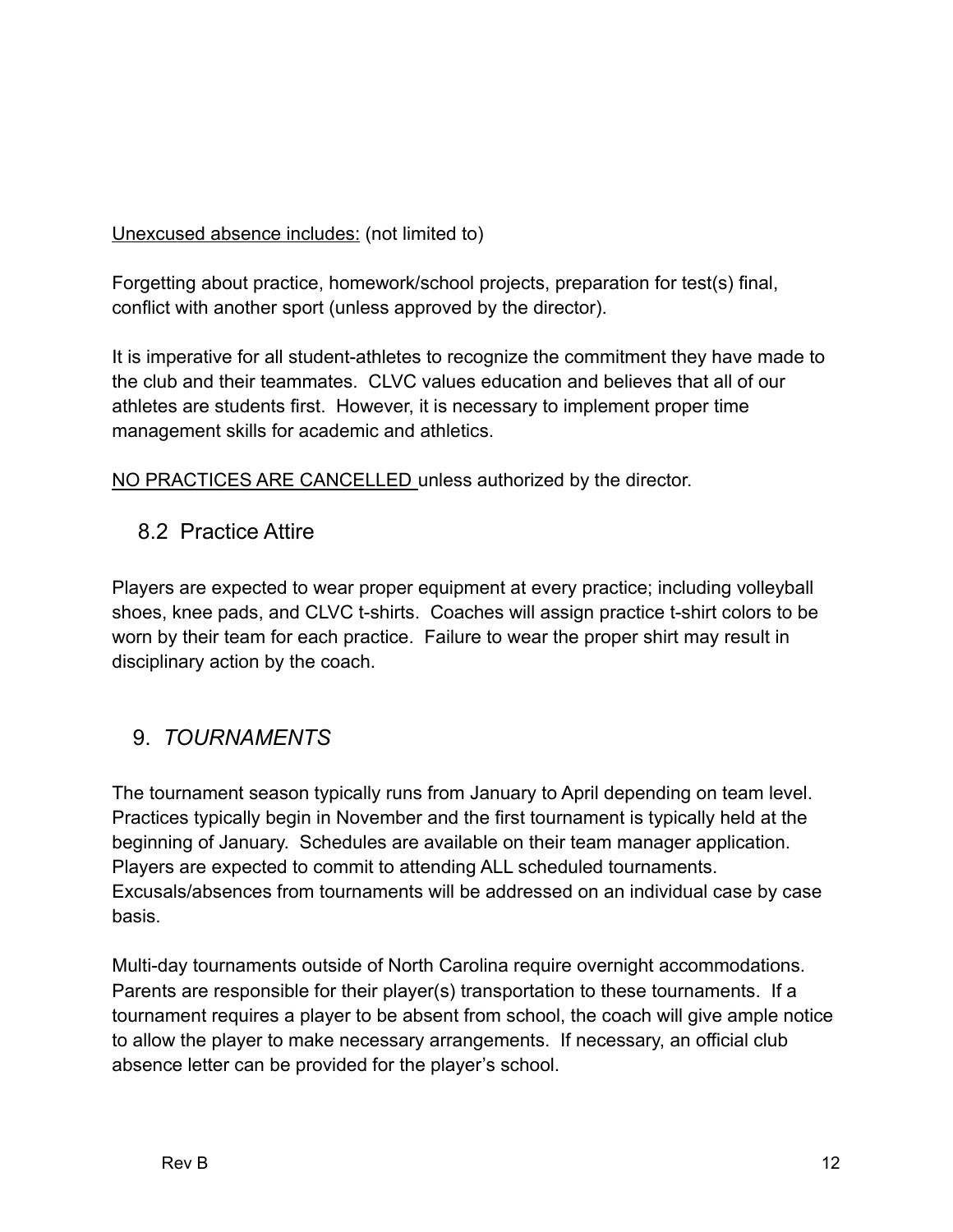# 9.1 Stay-to-Play

Many host tournaments require teams to reserve a block of hotel rooms prior to the tournament registration. This ensures that hosts of the tournaments can reserve the largest venues for the scheduled tournament dates. ALL TEAMS ARE REQUIRED TO STAY IN THE CLUB ELECTED HOTEL BLOCK, NO EXCEPTIONS!!! (parents' hotel points, rewards, membership, etc. can NOT be used for stay-to-play tournaments).

The host tournament will provide a link to the club director for the booking of said stay-to-play hotel, which is the ONLY link to be used for reservations. Failure to book through the provided link can jeopardize the team's participation in said tournament. If the room block is not filled by the deadline, each player on the delinquent team will be financially responsible for 50% of one total room. The balance will be assigned to the player's account and expected to be paid with the player's next monthly fees. Player's with an outstanding balance will jeopardize their position on the roster.

# 9.2 Players Officiating

All tournaments require participating teams to officiate games. CLVC will arrange date and time and/or provide the link for the referee/scorer training clinic for the appropriate teams. All players should take their duties and responsibilities seriously and be mindful that they are representing CLVC. All players are expected to carry out officiating duties when assigned and ALL players (entire team) are required to remain at tournaments until all officiating/work duties are complete. All athletes may not leave the tournament area at any time without permission from their coach. There will be very few allowable exceptions to this rule at the discretion of the club director, not the coaches.

## 9.3 Uniforms

All tournaments require teams to be in compliance with the USAV and uniform regulations. Only CLVC apparel may be worn at our tournaments, along with your spandex and jersey. In addition, at the discretion of your coach, gear may include sweatpants, practice shirts, and other spirit wear. NO SCHOOL APPAREL OR APPAREL FROM ANOTHER CLUB ARE PERMITTED TO BE WORN WHILE AT CLVC TOURNAMENTS OR PRACTICES.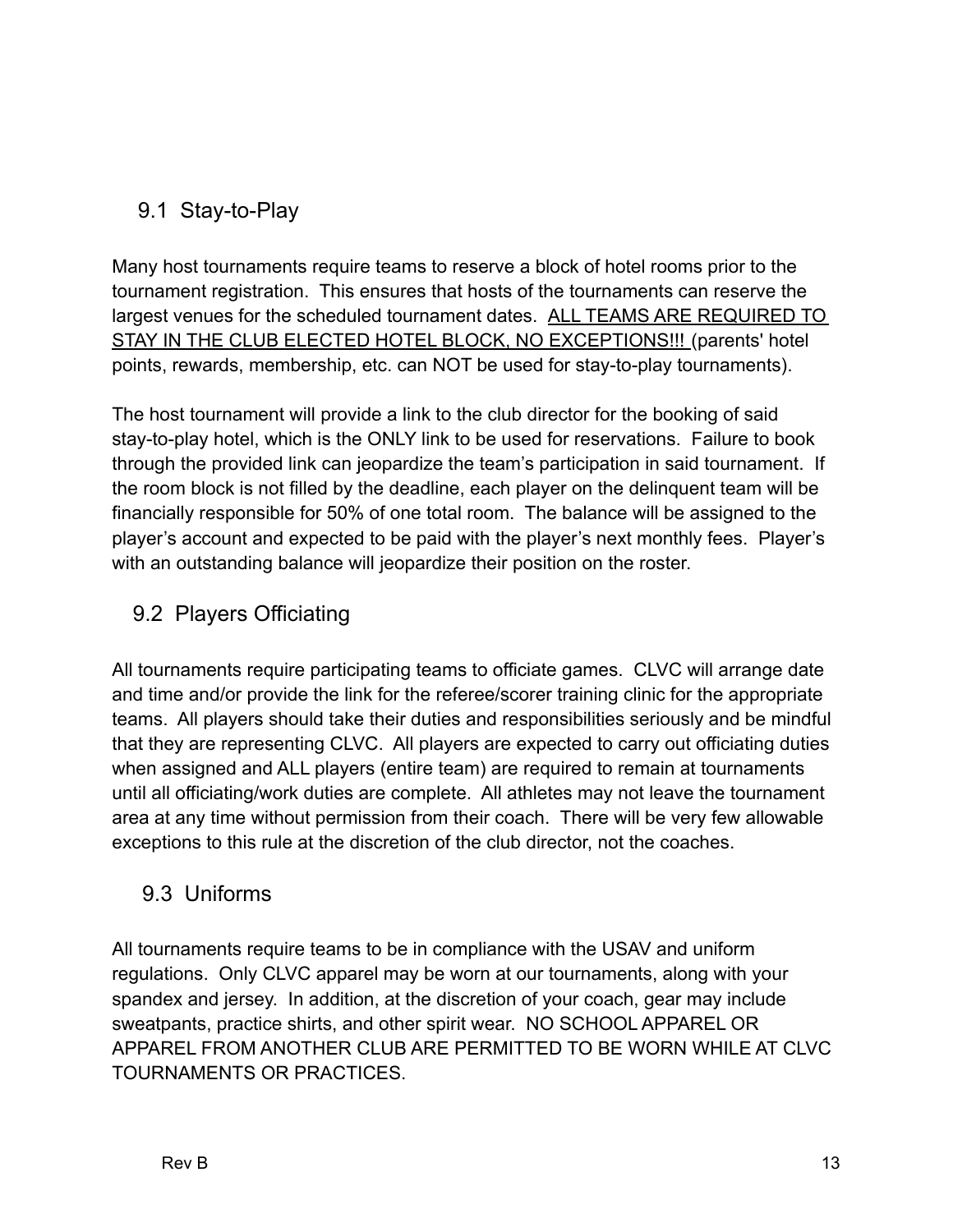USAV has relaxed its jewelry policy from no jewelry to some jewelry. The exact USAV guidelines are not clear about the types of jewelry that are permitted and prohibited. CLVC will permit any jewelry that will not cause a health/injury risk to themselves or others.

# 10. *INJURIES*

If a player becomes injured during practice and/or outside of practice that requires a doctor's visit, that player must turn in a doctor's note to her coach prior to returning to practice or a tournament. The note must include the player's official diagnosis and the doctor's recommendation of the player's ability to perform on the court.

If a player's injury prevents her participation in practice or tournaments, she is still expected to attend the practice or tournament unless the injury prevents her from doing so.

# 11. *EXPECTATIONS OF PLAYERS*

All players are expected to be disciplined, competitive, energetic, responsible, and hard-working; all while having fun and enjoying the sport of volleyball.

All players are to be accountable and reliable to all team requirements; including, but not limited to, completing tasks on time, being punctual, giving your all during practices, conditioning, scrimmages, and games.

All players are to operate with a high level of appreciation and esteem for what has been provided (keeping our facility clean, picking up our personal items at tournaments, etc.) and will do it with a sense of pride.

It is MANDATORY for ALL players to attend team bonding events/activities (breakfast, lunch, dinners, etc) planned by the director, coaches, or designated parent.

All players are to refrain from unnecessary behavior that disrupts the team's chemistry. Players must stay positive toward their fellow teammates and coaches. NO DRAMA!!!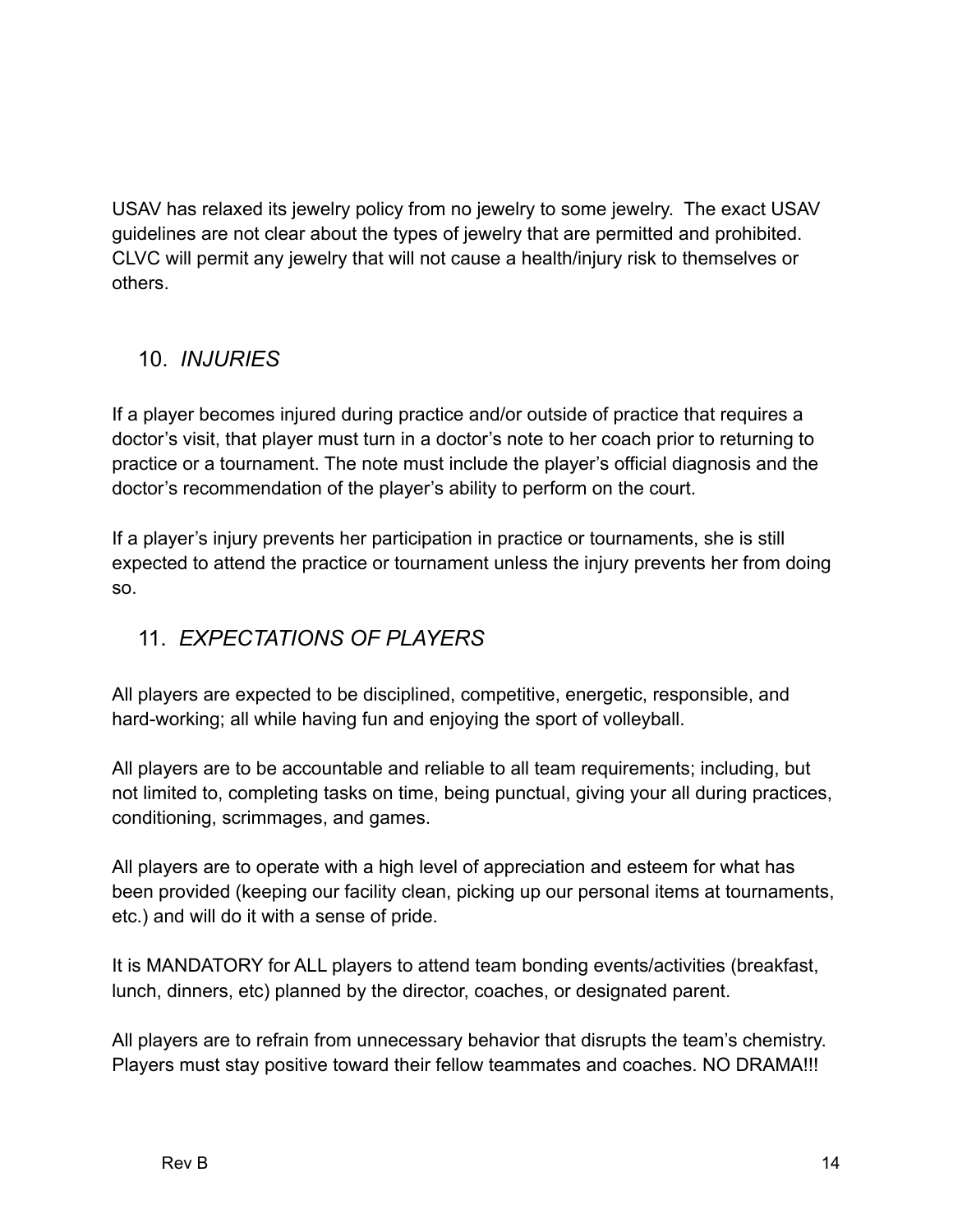All players are to support their teammates on and off the court. Furthermore, players are to remain engaged in all matches, continually cheering, and supporting the team.

All players are to maintain a solid academic foundation throughout the club season. This requires proper time management for studying and other academic responsibilities as a student athlete.

CLVC has a ZERO TOLERANCE POLICY with players:

- Consuming alcohol, smoking of all kinds, and anything that will harm the body.
- Any form of verbal or physical abuse and/or bullying will not be tolerated from any player, parent member, coach, or any other associate of CLVC.
- Any form of defamation of the club coaches, director, or club staff of CLVC.

A player in breach of this policy will be DISMISSED from the club.

All players are to refrain from obscenities during practice and competitions.

Players are NOT allowed to have their boyfriends attend practices or tournaments. This is a distraction to not just the player but the entire team. Any questions about this policy can be answered by the club's director.

Players will positively accept the decisions of the club director and coaching staff regarding playing time. They will always do what is best for the team as whole, but with communication we can help each other be better players, teammates and individuals. Therefore, the following steps are the proper protocol procedures for resolving playing time, positions played and general frustrations during a tournament:

- Train hard!!! In practice, in clinics, and during strength and conditioning. The opportunities and resources to improve are all around you, use them.
- TALK TO YOUR COACH! Our coaches are expected to be approachable and capable of explaining and resolving your concerns.
- If the player feels that they have met both of the above steps without resolve, schedule a meeting with the club director and your coach. No discussion will take place during practice times or during a tournament. It is believed that everyone wants the same results, which is for the player to grow as both a strong individual and a strong volleyball player.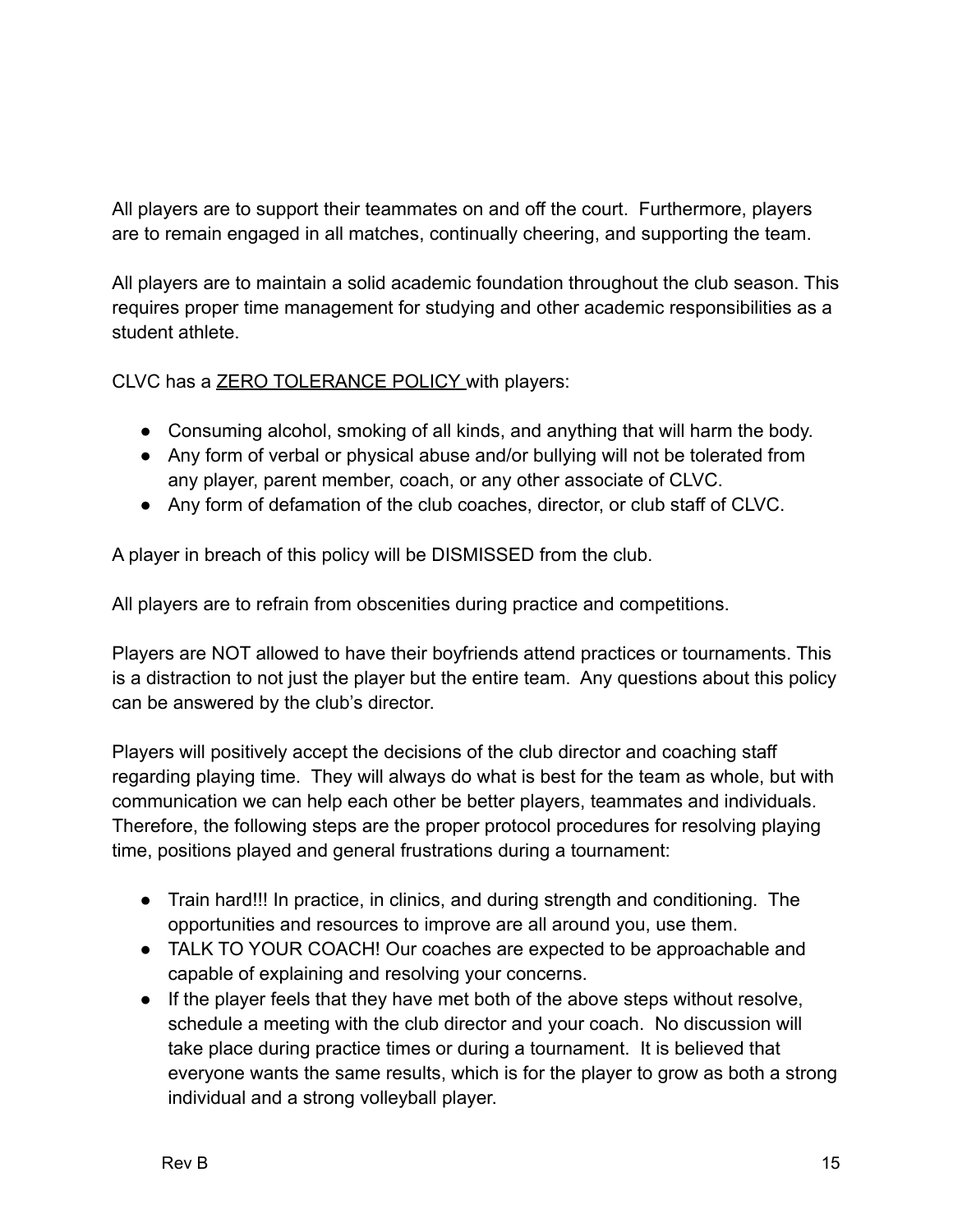NOTE: Every effort will be made by Carolina Legacy Club Director, coaches, and staff that each player and parent have a positive volleyball club experience. Player dismissal is a right reserved by the organization for use as a last resort when all other resources of conflict resolution have been exhausted. Any player dismissed by the club director for stated rules in the handbook will be held liable for any and all outstanding registration fees and club dues outlined on the parents financial contract agreement. Parents will not be entitled to a refund of any such fees paid to the organization.

# *12. EXPECTATIONS OF COACHES*

Coaches are to assist with building the skills and confidence in each player.

Constantly monitor the team chemistry, dynamics, and overall season progress.

Coaches are to attend all team practices and tournaments.

Coaches are to attend coach's meetings at tournaments.

Coaches are to notify players/parents of the tournament play schedule.

A coach must be present at the referee table when the team is working to ensure that assignments are being allocated/rotated fairly.

## *13. EXPECTATIONS OF PARENTS*

Parents are to positively support their player, the team, the coaches and the club. Parents are to be amicable to all fellow parents, coaches and refereeing personnel.

Parents are to comply and support decisions made by the team parent representative(s) and share responsibilities assigned. Positive communication (opinions, ideas, etc.) among parents is a contributing factor to a successful season.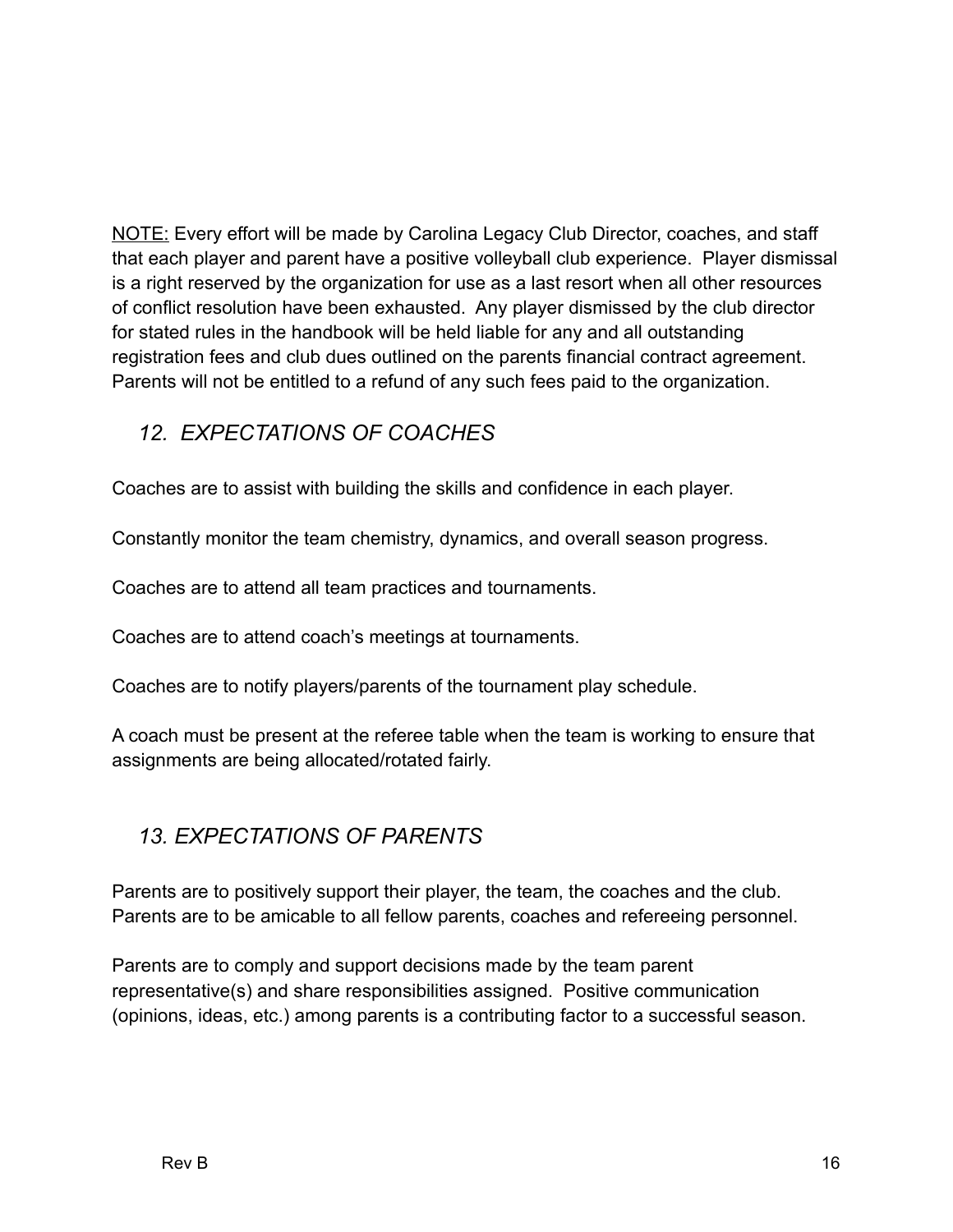Parents are to cheer and NOT coach players at practices and tournaments. Parents are to ensure that their players arrive on time to practices, tournaments, and any other team events.

Parents are to exhibit appropriate sportsmanship at all times.

Parents attending team bonding events shall come to bond with other team parents not under the influence of alcohol or controlled substance.

Accepting that coaches will make popular and unpopular decisions; however, trust that the end result is for the betterment of the team and each player. If a parent doesn't agree with a coach's decision(s), it is not to be discussed at practice or tournament sites. Parents are to allow at least 24 hours before contacting a coach via email or text. Moreover, allowing time to let initial feelings and opinions subside opens an opportunity for logical and controlled discussion. All conversations/meetings will remain confidential.

Parents are NOT allowed, under any circumstances, to approach the bench, sidelines, referee table during game play, timeouts, or otherwise.

Parents will assume financial responsibility for their player and make timely payments. (Parents are to sign a financial commitment letter on Signing Day)

## *14. CONTRACTS AND RELEASE FORMS*

Once the official season commences, the following forms will be available for signature on or before signing day:

- Carolina Legacy Parent/Player Contract
- Player letter of Commitment
- USAV Medical Release
- Parent Financial Contract